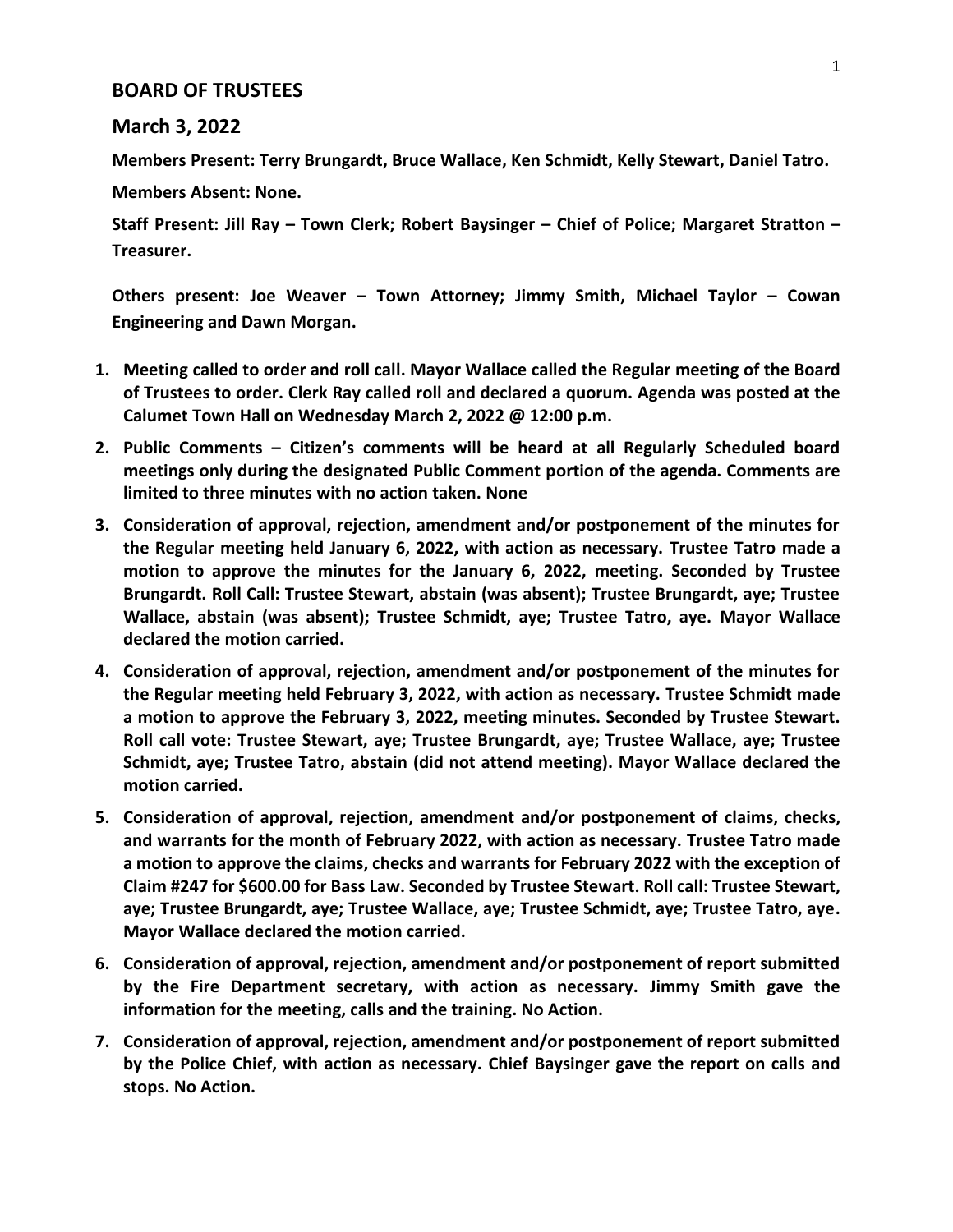- **8. Consideration of approval, rejection, amendment and/or postponement of report submitted by the Public Works Superintendent, with action as necessary. No CPWA Supervisor at this time. No Action.**
- **9. Consideration of approval, rejection, amendment and/or postponement to the request from Bryce and Ashley Schwab concerning their water bill, with action as necessary. Did not attend, problem was solved prior to meeting. No Action.**
- **10. Consideration of approval, rejection, amendment and/or postponement of the information received on the complaints against Firestone Trucking, with action as necessary. Dawn Morgan gave the Trustee a list of complaints on Firestone Trucking that were to be fixed years ago and they are not, also stated that there is new lighting that is pointing directly onto her property. Mayor Wallace and Attorney Weaver stated that they will send a letter to Firestone stating that the lighting has to be removed immediately, and they have 30 days to complete a list of issues, or they will be fined daily. No Action.**
- **11. Consideration of approval, rejection, amendment and/or postponement to approve and authorize the mayor to read the Fair Housing Proclamation, with action as necessary. Trustee Brungardt made a motion to authorize the mayor to read the Fair Housing Proclamation. Seconded by Trustee Schmidt. Roll call: Trustee Stewart, aye; Trustee Brungardt, aye; Trustee Wallace, aye; Trustee Schmidt, aye; Trustee Tatro, aye. Mayor Wallace declared the motion carried.**
- **12. Consideration of approval, rejection, amendment and/or postponement of approval of Audit Engagement Letter from Dillon & Associates, P.C., with action as necessary. Trustee Tatro made a motion to approve the audit engagement letter from Dillon & Associates. Seconded by Trustee Schmidt. Roll call: Trustee Stewart, aye; Trustee Brungardt, aye; Trustee Wallace, aye; Trustee Schmidt, aye; Trustee Tatro, aye. Mayor Wallace declared the motion carried.**
- **13. Consideration of approval, rejection, amendment and/or postponement to approve ordinance no. 2022-01 for the OKMRF employee retirement contribution plan, with action as necessary. Trustee Tatro made a motion to approve the Ordinance No. 2022-01 for the OKMRF employee retirement contribution plan. Seconded by Trustee Schmidt. Roll call: Trustee Stewart, aye; Trustee Brungardt, aye; Trustee Wallace, aye; Trustee Schmidt, aye; Trustee Tatro, aye. Mayor Wallace declared the motion carried.**

**13.1 Consideration of approval, rejection, amendment and/or postponement to approve the emergency clause for ordinance 2022-01. Trustee Tatro made a motion to approve the emergency clause for Ordinance 2022-01. Seconded by Trustee Schmidt. Roll call: Trustee Stewart, aye; Trustee Brungardt, aye; Trustee Wallace, aye; Trustee Schmidt, aye; Trustee Tatro, aye. Mayor Wallace declared the motion carried.**

**14. Consideration of approval, rejection, amendment and/or postponement to approve ordinance no. 2022-02 for the OKMRF police chief retirement contribution plan, with action as necessary. Trustee Brungardt made a motion to approve the ordinance 2022-02 for the OKMRF police chief retirement contribution plan. Seconded by Trustee Stewart. Roll call: Trustee Stewart, aye; Trustee Brungardt, aye; Trustee Wallace, aye; Trustee Schmidt, aye; Trustee Tatro, aye. Mayor Wallace declared the motion carried.**